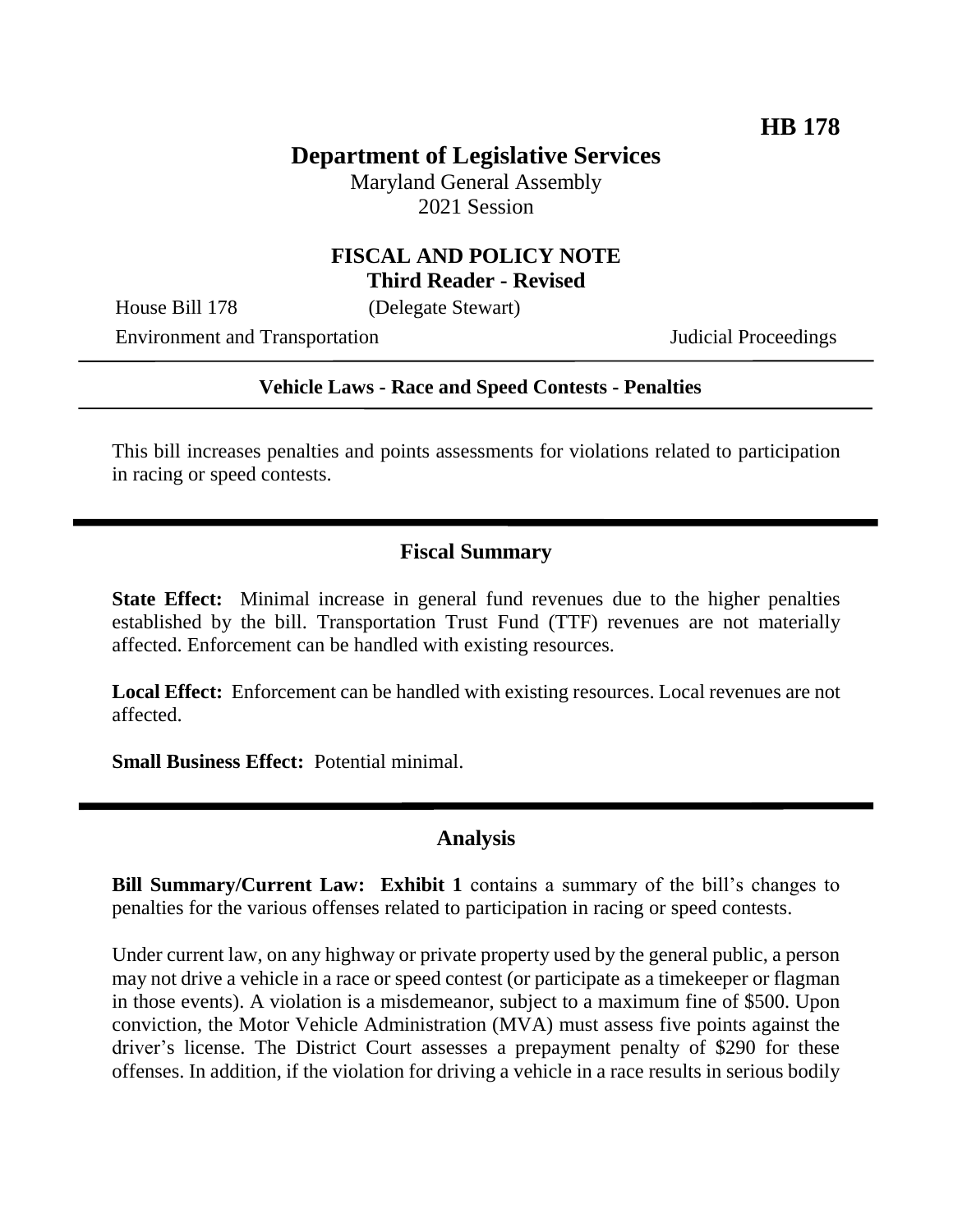injury to another person, the person must appear in court and is subject to imprisonment for up to one year, a fine of up to \$1,000, or both.

### **Exhibit 1 Comparison of Maximum Fines and Points Assessments Under Current Law and the Bill**

|                                                                                        | <b>Fine</b>           |                               | <b>Points Assessed</b> |                 |                                              |
|----------------------------------------------------------------------------------------|-----------------------|-------------------------------|------------------------|-----------------|----------------------------------------------|
| <b>Violation</b>                                                                       | <b>Current</b><br>Law | <b>The Bill</b>               | <b>Current</b><br>Law  | <b>The Bill</b> | <b>Current</b><br><b>Prepayment</b><br>Fine* |
| Participating in a<br>race or speed<br>contest (general)                               | Up to $$500$          | Up to \$1,000                 | 5 points               | 8 points        | \$290                                        |
| Participating in a<br>race or speed<br>contest (if<br>serious bodily<br>injury occurs) |                       | Up to $$1,000$ Up to $$1,000$ | 5 points               | 12 points       | n/a                                          |
| Participating in a<br>race or speed<br>contest as a<br>timekeeper or<br>flagman        | Up to $$500$          | Up to $$1,000$                | 5 points               | 8 points        | \$290                                        |

\*The prepayment penalties shown are the amounts set by the District Court as of October 2020; the prepayment penalty allows a defendant to satisfy a traffic citation by admitting guilt and paying a fine without having to appear in court.

Note: Under current law and the bill, participating in a race or speed contest in which serious bodily injury occurs subjects a violator to up to one year imprisonment in addition to or instead of the maximum \$1,000 fine. Accordingly, there is no prepayment option, and the violator must appear in court.

Source: Department of Legislative Services

The bill (1) increases the maximum fine for participation in a race or speed contest (as a driver or as a timekeeper or flagman) that does not result in serious bodily injury from \$500 to \$1,000; (2) increases, from 5 points to 8 points, the points MVA must assess against the driver's license of a participant in a race or speed contest (including as a timekeeper or flagman) that does not result in serious bodily injury; and (3) increases, from

HB 178/ Page 2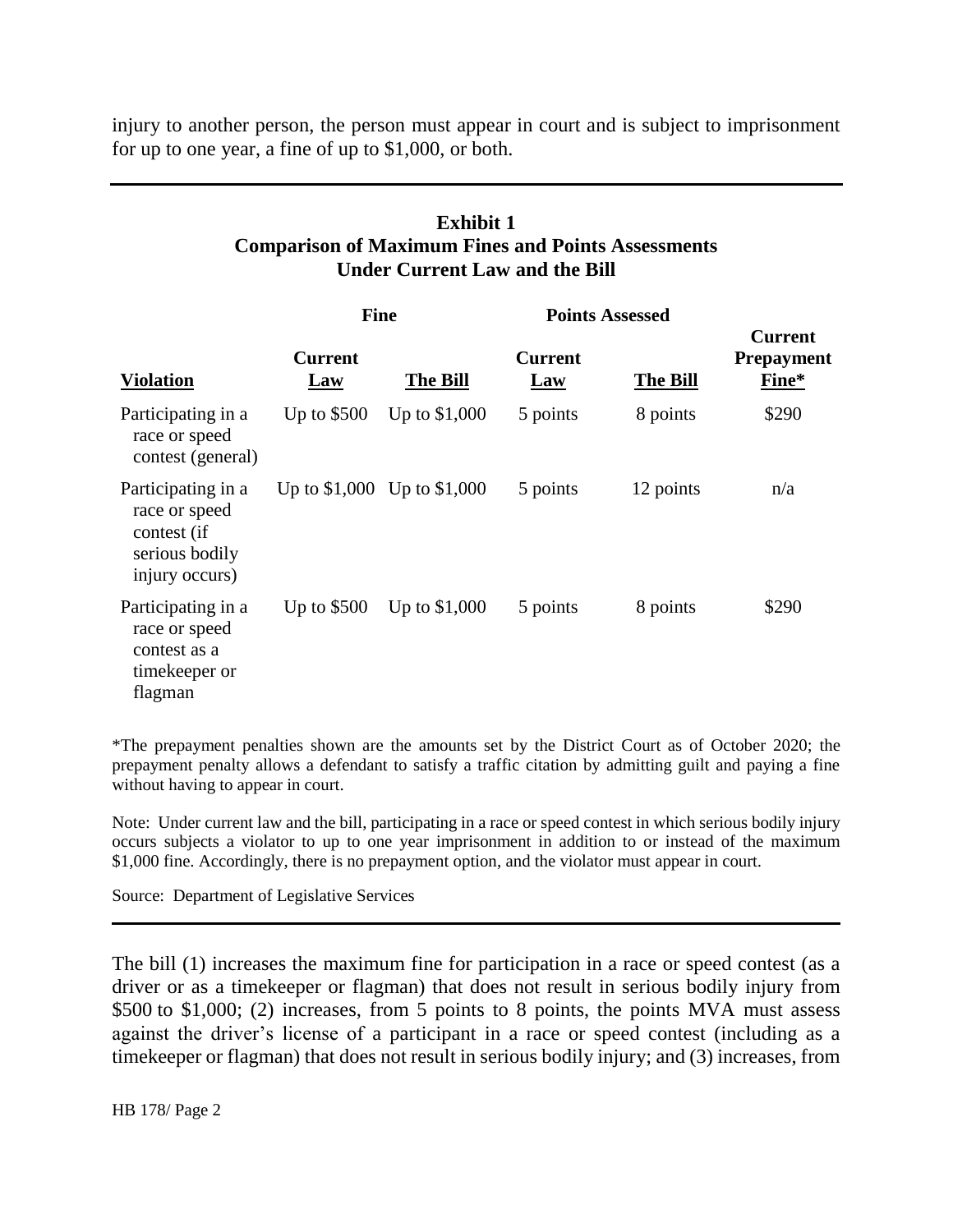5 points to 12 points, the points MVA must assess against the driver's license of a participant in a race or speed contest that results in serious bodily injury.

**State Revenues:** General fund revenues increase minimally as a result of the higher fines established by the bill. Though the bill increases the points assessed for specified offenses, which may result in changes in administrative actions taken by MVA against the driver's licenses of affected drivers, any such changes are not expected to materially affect TTF revenues.

As noted above, the bill increases the maximum fine for participation in a race or speed contest (including as a timekeeper or flagman) that does not result in serious bodily injury from \$500 to \$1,000. **Exhibit 2** shows citation and conviction data for the offenses addressed by the bill.

### **Exhibit 2 Citation and Conviction Data for the Offenses Addressed by the Bill Fiscal 2020**

**Trial** 

| <b>Violation</b>                                                                 | <b>Citations</b> | <b>Prepaid</b>                 | 'Frial<br><b>Convictions</b> |
|----------------------------------------------------------------------------------|------------------|--------------------------------|------------------------------|
| Participating in a race or speed contest<br>(general)                            | 282              | 56                             | 13                           |
| Participating in a race or speed contest<br>(and serious bodily injury occurred) | 6                | Must appear<br><i>in court</i> |                              |
| Participating in a race or speed contest as<br>a time keeper or flagman          |                  |                                |                              |

Source: Judiciary (Administrative Office of the Courts); Department of Legislative Services

The exact impact of the bill cannot be determined due to uncertainty regarding various factors (*e.g.*, the number of violations that may occur in future years, the amount of any fines imposed after court convictions, changes in driver behavior that may occur as a result of higher penalties, *etc.*). However, *for illustrative purposes only and consistent with the citation and conviction data for fiscal 2020*, general fund revenues increase by approximately \$11,900 in fiscal 2022 and \$15,900 in subsequent years under the following assumptions:

 the prepayment penalty increases by \$210 (*i.e.*, from \$290 to \$500) for participating in a race or speed contest (including as a timekeeper or flagman);

HB 178/ Page 3